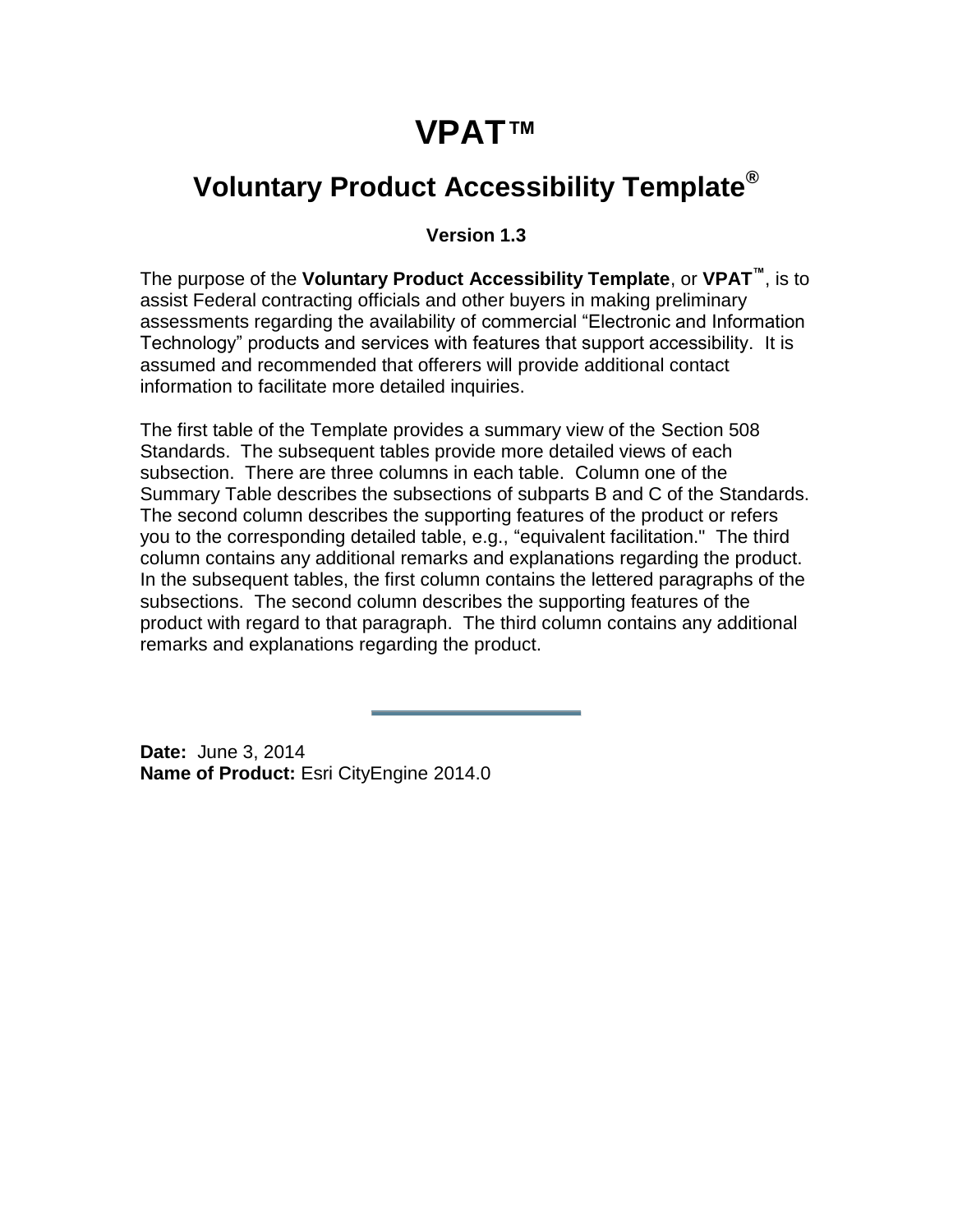**Contact for more Information (name/phone/email): Donald J. Berry, Jr., Esri, 380 New York Street, Redlands, CA 92373**

#### *Summary Table*

# **VPAT™**

| <b>Criteria</b>                                                              | <b>Supporting</b><br><b>Features</b>                                                             | <b>Remarks and</b><br>explanations                                                                                                                                                                                                                                                                                                   |
|------------------------------------------------------------------------------|--------------------------------------------------------------------------------------------------|--------------------------------------------------------------------------------------------------------------------------------------------------------------------------------------------------------------------------------------------------------------------------------------------------------------------------------------|
| Section 1194.21 Software<br><b>Applications and Operating Systems</b>        | Supports with<br>exceptions                                                                      | Esri CityEngine is a tool<br>that support Section 508<br>compliant applications,<br>and nothing in the<br>programs would prevent<br>applications used with<br>them from being Section<br>508 compliant, except for<br>limitations noted in the<br>remarks and<br>explanations in Sections<br>1194.21, 1194.31, and<br>1194.41 below. |
| Section 1194.22 Web-based<br>Internet Information and<br><b>Applications</b> | N/A                                                                                              |                                                                                                                                                                                                                                                                                                                                      |
| Section 1194.23<br><b>Telecommunications Products</b>                        | N/A                                                                                              |                                                                                                                                                                                                                                                                                                                                      |
| Section 1194.24 Video and Multi-<br>media Products                           | N/A                                                                                              |                                                                                                                                                                                                                                                                                                                                      |
| Section 1194.25 Self-Contained,<br><b>Closed Products</b>                    | N/A                                                                                              |                                                                                                                                                                                                                                                                                                                                      |
| Section 1194.26 Desktop and<br><b>Portable Computers</b>                     | N/A                                                                                              |                                                                                                                                                                                                                                                                                                                                      |
| Section 1194.31 Functional<br><b>Performance Criteria</b>                    | <b>Supports</b><br>when<br>combined with<br>compatible<br><b>Assistive</b><br>Technology<br>(AT) | See detailed response in<br>sections 1194.21,<br>1194.31, and 1194.41<br>below.                                                                                                                                                                                                                                                      |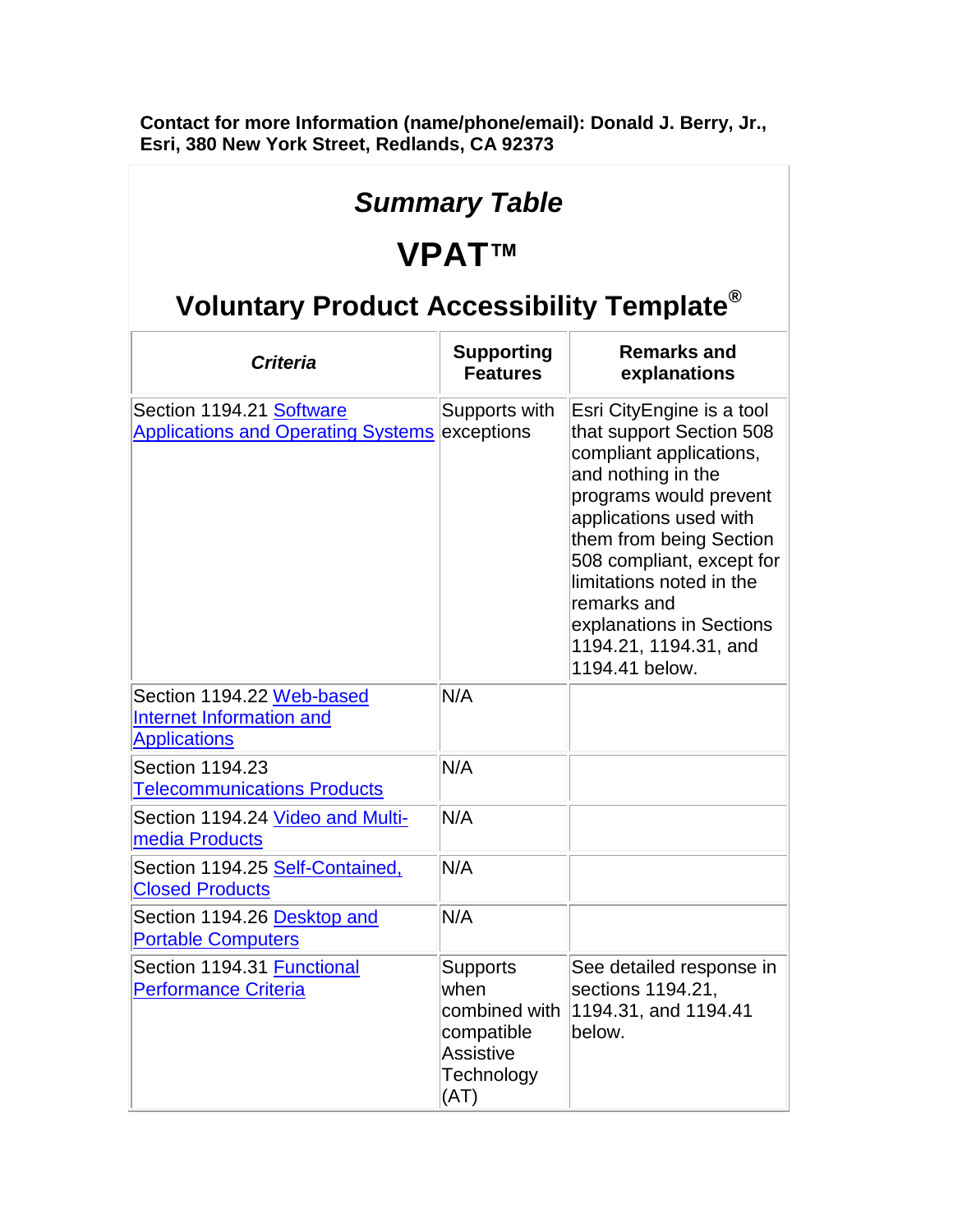Section 1194.41 Information, Documentation and Support

See detailed response in sections 1194.21, 1194.31, and 1194.41 below.

#### *Section 1194.21 Software Applications and Operating Systems – Detail*

# **VPAT™**

| <b>Criteria</b>                                                                                                                                                                                                                            | <b>Supporting</b><br><b>Features</b> | <b>Remarks and</b><br>explanations                                                                                                                                                                                                                                                                                                                                                                                                                                                                                                                        |
|--------------------------------------------------------------------------------------------------------------------------------------------------------------------------------------------------------------------------------------------|--------------------------------------|-----------------------------------------------------------------------------------------------------------------------------------------------------------------------------------------------------------------------------------------------------------------------------------------------------------------------------------------------------------------------------------------------------------------------------------------------------------------------------------------------------------------------------------------------------------|
| (a) When software is designed to<br>run on a system that has a<br>keyboard, product functions shall be<br>executable from a keyboard where<br>the function itself or the result of<br>performing a function can be<br>discerned textually. | Supports with<br>exceptions          | Not all dialogs provide<br>access through keyboard<br>equivalent. Some<br>dialogs do not let the<br>user "tab" through the<br>options on the dialogs<br>from the keyboard. The<br>mouse must be used.<br>Note: Keyboard<br>alternatives are required<br>only when the function or<br>the result of performing a<br>function can be<br>represented with words.<br>Many CityEngine<br>functions (such as<br>drawing lines on the<br>screen) cannot be<br>represented with words<br>and, therefore, no<br>keyboard equivalent<br>exists for these functions. |
| (b) Applications shall not disrupt or<br>disable activated features of other<br>products that are identified as<br>accessibility features, where those<br>features are developed and<br>documented according to industry                   | <b>Supports</b>                      |                                                                                                                                                                                                                                                                                                                                                                                                                                                                                                                                                           |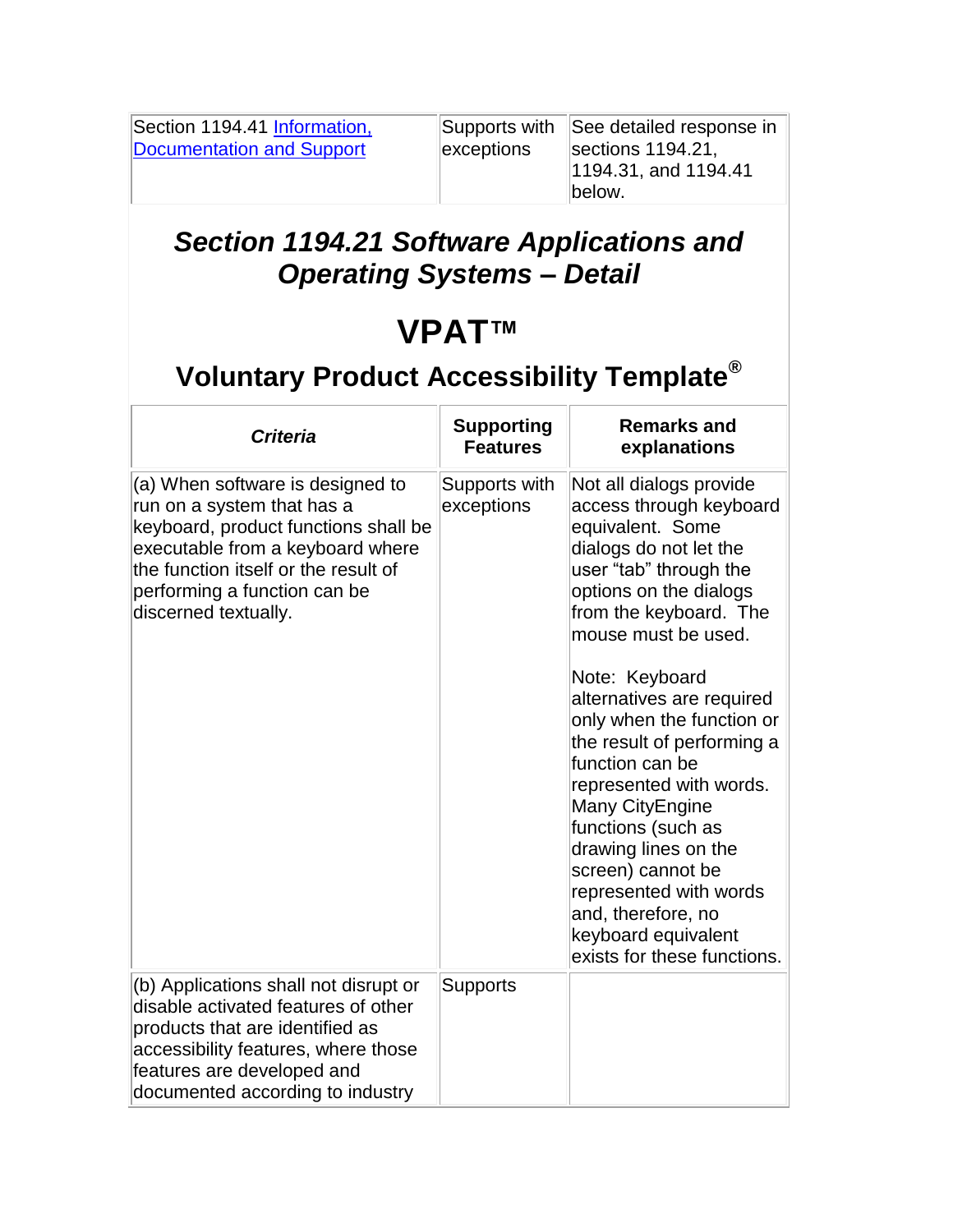| standards. Applications also shall<br>not disrupt or disable activated<br>features of any operating system<br>that are identified as accessibility<br>features where the application<br>programming interface for those<br>accessibility features has been<br>documented by the manufacturer of<br>the operating system and is<br>available to the product developer. |                                                                                    |                                                                                                          |
|-----------------------------------------------------------------------------------------------------------------------------------------------------------------------------------------------------------------------------------------------------------------------------------------------------------------------------------------------------------------------|------------------------------------------------------------------------------------|----------------------------------------------------------------------------------------------------------|
| (c) A well-defined on-screen<br>indication of the current focus shall<br>be provided that moves among<br>interactive interface elements as the<br>input focus changes. The focus<br>shall be programmatically exposed<br>so that Assistive Technology can<br>track focus and focus changes.                                                                           | Supports<br>when<br>combined with<br>compatible<br>Assistive<br>Technology<br>(AT) |                                                                                                          |
| (d) Sufficient information about a<br>user interface element including the<br>identity, operation and state of the<br>element shall be available to<br>Assistive Technology. When an<br>image represents a program<br>element, the information conveyed<br>by the image must also be available<br>in text.                                                            | <b>Supports</b>                                                                    |                                                                                                          |
| (e) When bitmap images are used<br>to identify controls, status indicators,<br>or other programmatic elements, the<br>meaning assigned to those images<br>shall be consistent throughout an<br>application's performance.                                                                                                                                             | <b>Supports</b>                                                                    |                                                                                                          |
| (f) Textual information shall be<br>provided through operating system<br>functions for displaying text. The<br>minimum information that shall be<br>made available is text content, text<br>input caret location, and text<br>attributes.                                                                                                                             | Supports                                                                           |                                                                                                          |
| (g) Applications shall not override<br>user selected contrast and color<br>selections and other individual<br>display attributes.                                                                                                                                                                                                                                     | Supports with<br>exceptions                                                        | With the exception of a<br>few specific interface<br>environments such as the<br>Style Manager or Visual |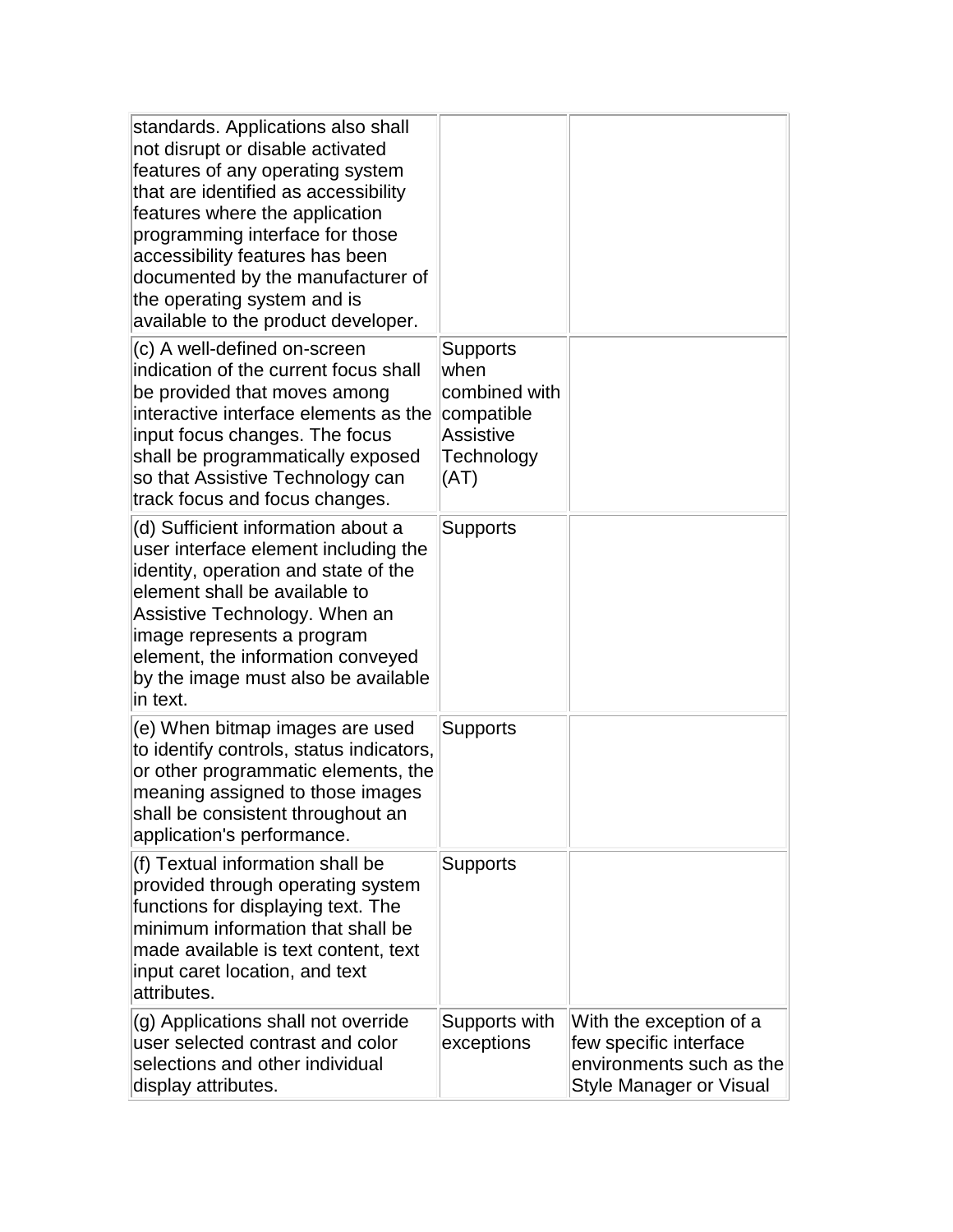|                                                                                                                                                                                                                                                                  |                 | Rule Editor, CityEngine<br>uses the system settings<br>for font and color<br>properties. |
|------------------------------------------------------------------------------------------------------------------------------------------------------------------------------------------------------------------------------------------------------------------|-----------------|------------------------------------------------------------------------------------------|
| (h) When animation is displayed,<br>the information shall be displayable<br>in at least one non-animated<br>presentation mode at the option of<br>the user.                                                                                                      | <b>Supports</b> |                                                                                          |
| (i) Color coding shall not be used as<br>the only means of conveying<br>information, indicating an action,<br>prompting a response, or<br>distinguishing a visual element.                                                                                       | Supports        |                                                                                          |
| (i) When a product permits a user to<br>adjust color and contrast settings, a<br>variety of color selections capable of<br>producing a range of contrast levels<br>shall be provided.                                                                            | <b>Supports</b> |                                                                                          |
| (k) Software shall not use flashing<br>or blinking text, objects, or other<br>elements having a flash or blink<br>frequency greater than 2 Hz and<br>lower than 55 Hz.                                                                                           | <b>Supports</b> |                                                                                          |
| (I) When electronic forms are used,<br>the form shall allow people using<br>Assistive Technology to access the<br>information, field elements, and<br>functionality required for completion<br>and submission of the form,<br>including all directions and cues. | <b>Supports</b> |                                                                                          |
| <b>Section 1194.22 Web-based Internet</b>                                                                                                                                                                                                                        |                 |                                                                                          |

*information and applications – Detail*

# **VPAT™**

| <b>Criteria</b> | Supporting<br><b>Features</b> | <b>Remarks and</b><br>explanations |
|-----------------|-------------------------------|------------------------------------|
|-----------------|-------------------------------|------------------------------------|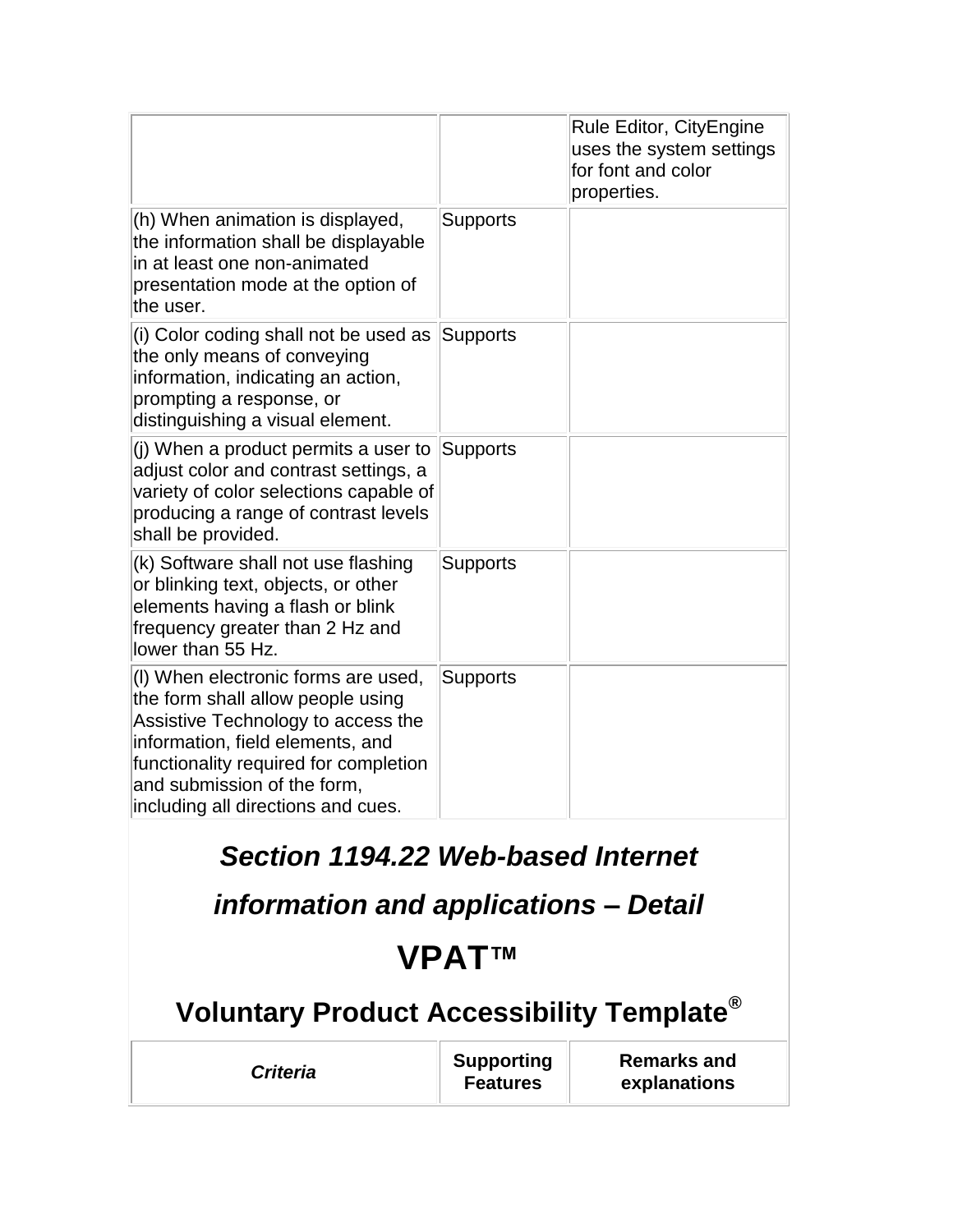| (a) A text equivalent for every non-<br>text element shall be provided (e.g.,<br>via "alt", "longdesc", or in element<br>content).                                                                                                                                              | N/A |  |
|---------------------------------------------------------------------------------------------------------------------------------------------------------------------------------------------------------------------------------------------------------------------------------|-----|--|
| (b) Equivalent alternatives for any<br>multimedia presentation shall be<br>synchronized with the presentation.                                                                                                                                                                  | N/A |  |
| (c) Web pages shall be designed so<br>that all information conveyed with<br>color is also available without color,<br>for example from context or markup.                                                                                                                       | N/A |  |
| (d) Documents shall be organized<br>so they are readable without<br>requiring an associated style sheet.                                                                                                                                                                        | N/A |  |
| (e) Redundant text links shall be<br>provided for each active region of a<br>server-side image map.                                                                                                                                                                             | N/A |  |
| (f) Client-side image maps shall be<br>provided instead of server-side<br>image maps except where the<br>regions cannot be defined with an<br>available geometric shape.                                                                                                        | N/A |  |
| (g) Row and column headers shall<br>be identified for data tables.                                                                                                                                                                                                              | N/A |  |
| (h) Markup shall be used to<br>associate data cells and header<br>cells for data tables that have two or<br>more logical levels of row or column<br>headers.                                                                                                                    | N/A |  |
| (i) Frames shall be titled with text<br>that facilitates frame identification<br>and navigation                                                                                                                                                                                 | N/A |  |
| (j) Pages shall be designed to avoid<br>causing the screen to flicker with a<br>frequency greater than 2 Hz and<br>lower than 55 Hz.                                                                                                                                            | N/A |  |
| (k) A text-only page, with equivalent<br>information or functionality, shall be<br>provided to make a web site comply<br>with the provisions of this part, when<br>compliance cannot be accomplished<br>in any other way. The content of the<br>text-only page shall be updated | N/A |  |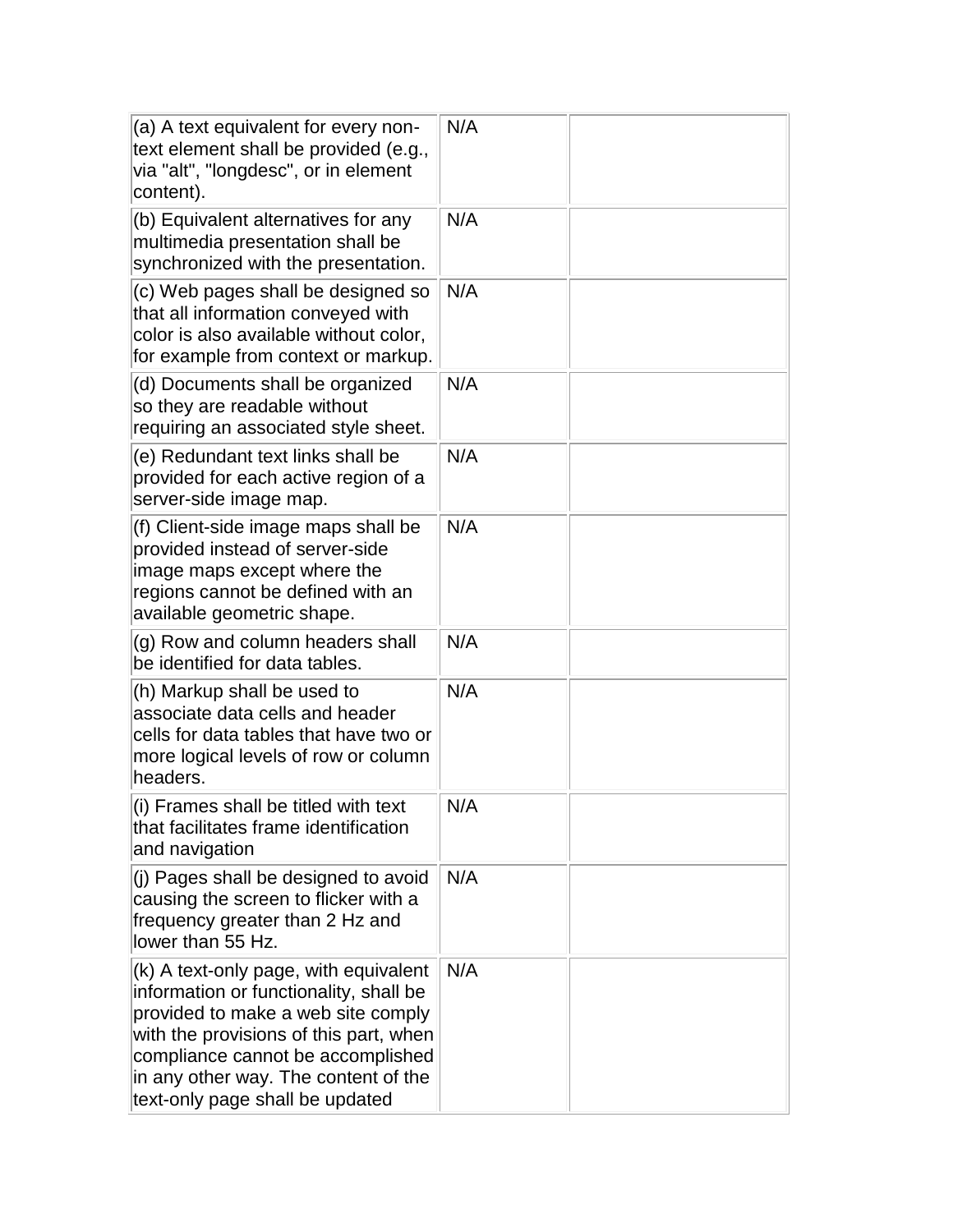| whenever the primary page<br>changes.                                                                                                                                                                                                                                                           |     |  |
|-------------------------------------------------------------------------------------------------------------------------------------------------------------------------------------------------------------------------------------------------------------------------------------------------|-----|--|
| (I) When pages utilize scripting<br>languages to display content, or to<br>create interface elements, the<br>information provided by the script<br>shall be identified with functional<br>text that can be read by Assistive<br>Technology.                                                     | N/A |  |
| (m) When a web page requires that<br>an applet, plug-in or other<br>application be present on the client<br>system to interpret page content,<br>the page must provide a link to a<br>plug-in or applet that complies with<br>§1194.21(a) through (I).                                          | N/A |  |
| (n) When electronic forms are<br>designed to be completed on-line,<br>the form shall allow people using<br>Assistive Technology to access the<br>information, field elements, and<br>functionality required for completion<br>and submission of the form,<br>including all directions and cues. | N/A |  |
| (o) A method shall be provided that<br>permits users to skip repetitive<br>navigation links.                                                                                                                                                                                                    | N/A |  |
| (p) When a timed response is<br>required, the user shall be alerted<br>and given sufficient time to indicate<br>more time is required.                                                                                                                                                          | N/A |  |

Note to 1194.22: The Board interprets paragraphs (a) through (k) of this section as consistent with the following priority 1 Checkpoints of the Web Content Accessibility Guidelines 1.0 (WCAG 1.0) (May 5 1999) published by the Web Accessibility Initiative of the World Wide Web Consortium: Paragraph (a) - 1.1, (b) - 1.4, (c) - 2.1, (d) - 6.1, (e) - 1.2, (f) - 9.1, (g) - 5.1, (h) - 5.2, (i) - 12.1, (j) - 7.1,  $(k) - 11.4.$ 

#### *Section 1194.23 Telecommunications Products*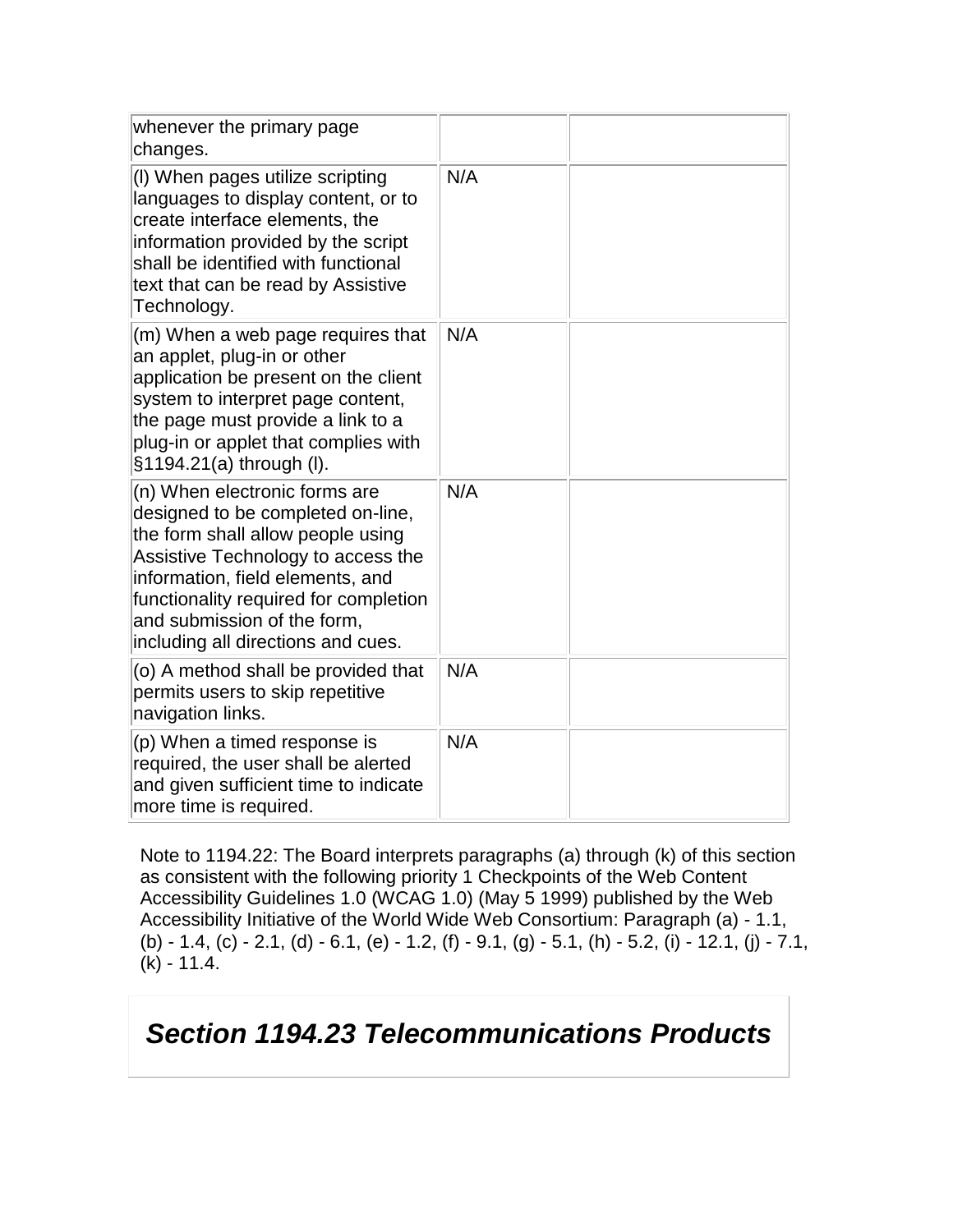# *– Detail*

#### **VPAT™**

| <b>Criteria</b>                                                                                                                                                                                                                                                                                                                                                 | <b>Supporting</b><br><b>Features</b> | <b>Remarks and</b><br>explanations |
|-----------------------------------------------------------------------------------------------------------------------------------------------------------------------------------------------------------------------------------------------------------------------------------------------------------------------------------------------------------------|--------------------------------------|------------------------------------|
| (a) Telecommunications products or<br>systems which provide a function<br>allowing voice communication and<br>which do not themselves provide a<br>TTY functionality shall provide a<br>standard non-acoustic connection<br>point for TTYs. Microphones shall<br>be capable of being turned on and<br>off to allow the user to intermix<br>speech with TTY use. | N/A                                  |                                    |
| (b) Telecommunications products<br>which include voice communication<br>functionality shall support all<br>commonly used cross-manufacturer<br>non-proprietary standard TTY signal<br>protocols.                                                                                                                                                                | N/A                                  |                                    |
| (c) Voice mail, auto-attendant, and<br>interactive voice response<br>telecommunications systems shall<br>be usable by TTY users with their<br>TTYs.                                                                                                                                                                                                             | N/A                                  |                                    |
| (d) Voice mail, messaging, auto-<br>attendant, and interactive voice<br>response telecommunications<br>systems that require a response<br>from a user within a time interval,<br>shall give an alert when the time<br>interval is about to run out, and shall<br>provide sufficient time for the user to<br>indicate more time is required.                     | N/A                                  |                                    |
| (e) Where provided, caller<br>identification and similar<br>telecommunications functions shall<br>also be available for users of TTYs,                                                                                                                                                                                                                          | N/A                                  |                                    |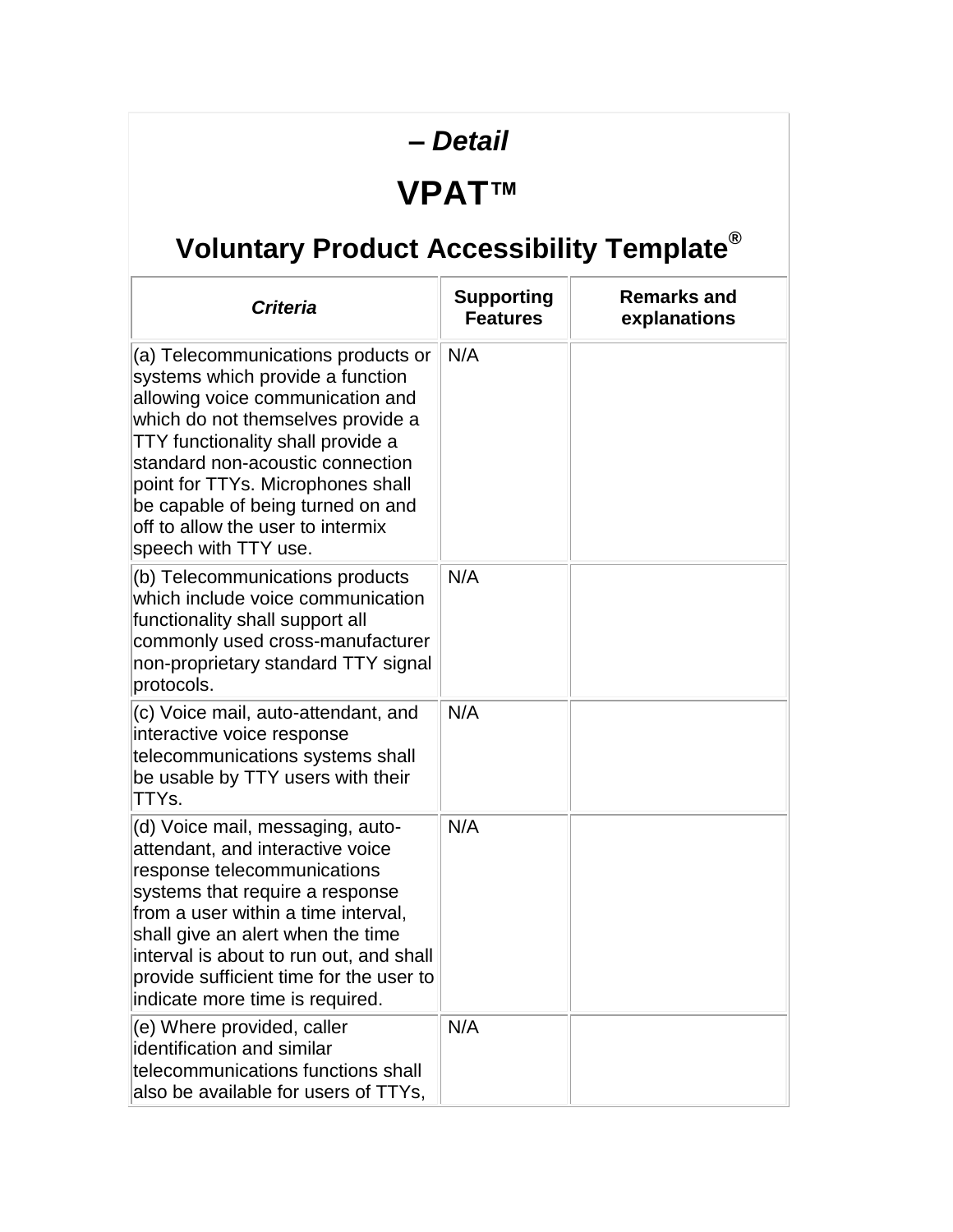| and for users who cannot see<br>displays.                                                                                                                                                                                                                                                                                                                                                                                                                                                                     |     |  |
|---------------------------------------------------------------------------------------------------------------------------------------------------------------------------------------------------------------------------------------------------------------------------------------------------------------------------------------------------------------------------------------------------------------------------------------------------------------------------------------------------------------|-----|--|
| (f) For transmitted voice signals,<br>telecommunications products shall<br>provide a gain adjustable up to a<br>minimum of 20 dB. For incremental<br>volume control, at least one<br>intermediate step of 12 dB of gain<br>shall be provided.                                                                                                                                                                                                                                                                 | N/A |  |
| (g) If the telecommunications<br>product allows a user to adjust the<br>receive volume, a function shall be<br>provided to automatically reset the<br>volume to the default level after<br>every use.                                                                                                                                                                                                                                                                                                         | N/A |  |
| (h) Where a telecommunications<br>product delivers output by an audio<br>transducer which is normally held up<br>to the ear, a means for effective<br>magnetic wireless coupling to<br>hearing technologies shall be<br>provided.                                                                                                                                                                                                                                                                             | N/A |  |
| (i) Interference to hearing<br>technologies (including hearing aids,<br>cochlear implants, and assistive<br>listening devices) shall be reduced<br>to the lowest possible level that<br>allows a user of hearing<br>technologies to utilize the<br>telecommunications product.                                                                                                                                                                                                                                | N/A |  |
| (j) Products that transmit or conduct<br>information or communication, shall<br>pass through cross-manufacturer,<br>non-proprietary, industry-standard<br>codes, translation protocols, formats<br>or other information necessary to<br>provide the information or<br>communication in a usable format.<br>Technologies which use encoding,<br>signal compression, format<br>transformation, or similar techniques<br>shall not remove information needed<br>for access or shall restore it upon<br>delivery. | N/A |  |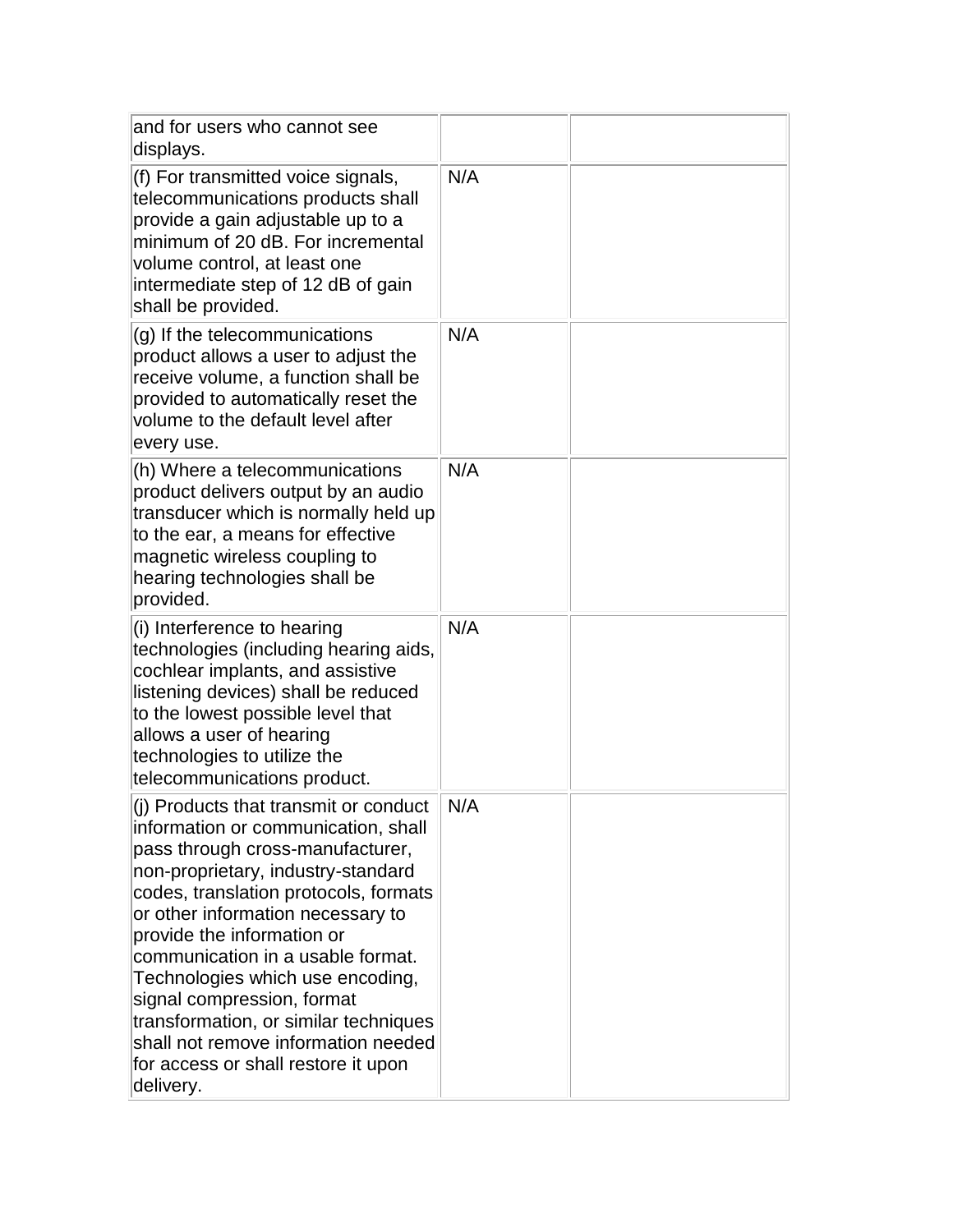| (k)(1) Products which have<br>mechanically operated controls or<br>keys shall comply with the following:<br>Controls and Keys shall be tactilely<br>discernible without activating the<br>controls or keys.                                                                                                                           | N/A |  |
|---------------------------------------------------------------------------------------------------------------------------------------------------------------------------------------------------------------------------------------------------------------------------------------------------------------------------------------|-----|--|
| (k)(2) Products which have<br>mechanically operated controls or<br>keys shall comply with the following:<br>Controls and Keys shall be operable<br>with one hand and shall not require<br>tight grasping, pinching, twisting of<br>the wrist. The force required to<br>activate controls and keys shall be 5<br>lbs. (22.2N) maximum. | N/A |  |
| (k)(3) Products which have<br>mechanically operated controls or<br>keys shall comply with the following:<br>If key repeat is supported, the delay<br>before repeat shall be adjustable to<br>at least 2 seconds. Key repeat rate<br>shall be adjustable to 2 seconds per<br>character.                                                | N/A |  |
| (k)(4) Products which have<br>mechanically operated controls or<br>keys shall comply with the following:<br>The status of all locking or toggle<br>controls or keys shall be visually<br>discernible, and discernible either<br>through touch or sound.                                                                               | N/A |  |

### *Section 1194.24 Video and Multi-media*

#### *Products – Detail*

# **VPAT™**

| <b>Criteria</b>                                                         | <b>Supporting</b><br><b>Features</b> | <b>Remarks and</b><br>explanations |
|-------------------------------------------------------------------------|--------------------------------------|------------------------------------|
| a) All analog television displays 13<br>inches and larger, and computer | N/A                                  |                                    |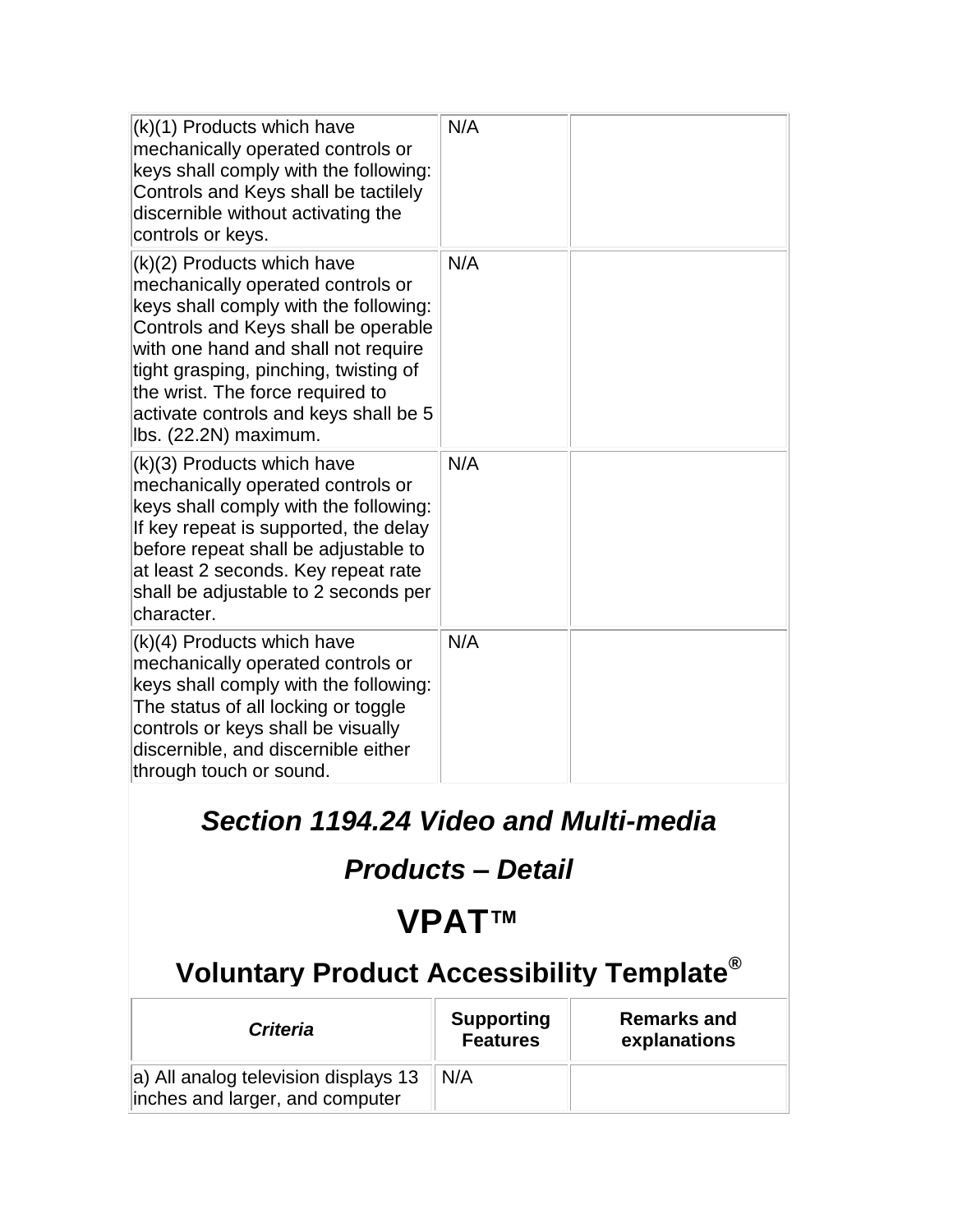| equipment that includes analog<br>television receiver or display<br>circuitry, shall be equipped with<br>caption decoder circuitry which<br>appropriately receives, decodes,<br>and displays closed captions from<br>broadcast, cable, videotape, and<br>DVD signals. As soon as<br>practicable, but not later than July<br>1, 2002, widescreen digital<br>television (DTV) displays<br>measuring at least 7.8 inches<br>vertically, DTV sets with<br>conventional displays measuring at<br>least 13 inches vertically, and<br>stand-alone DTV tuners, whether or<br>not they are marketed with display<br>screens, and computer equipment<br>that includes DTV receiver or<br>display circuitry, shall be equipped<br>with caption decoder circuitry which<br>appropriately receives, decodes,<br>and displays closed captions from<br>broadcast, cable, videotape, and<br>DVD signals. |     |  |
|------------------------------------------------------------------------------------------------------------------------------------------------------------------------------------------------------------------------------------------------------------------------------------------------------------------------------------------------------------------------------------------------------------------------------------------------------------------------------------------------------------------------------------------------------------------------------------------------------------------------------------------------------------------------------------------------------------------------------------------------------------------------------------------------------------------------------------------------------------------------------------------|-----|--|
| (b) Television tuners, including<br>tuner cards for use in computers,<br>shall be equipped with secondary<br>audio program playback circuitry.                                                                                                                                                                                                                                                                                                                                                                                                                                                                                                                                                                                                                                                                                                                                           | N/A |  |
| (c) All training and informational<br>video and multimedia productions<br>which support the agency's<br>mission, regardless of format, that<br>contain speech or other audio<br>information necessary for the<br>comprehension of the content, shall<br>be open or closed captioned.                                                                                                                                                                                                                                                                                                                                                                                                                                                                                                                                                                                                     | N/A |  |
| (d) All training and informational<br>video and multimedia productions<br>which support the agency's<br>mission, regardless of format, that<br>contain visual information<br>necessary for the comprehension<br>of the content, shall be audio<br>described.                                                                                                                                                                                                                                                                                                                                                                                                                                                                                                                                                                                                                             | N/A |  |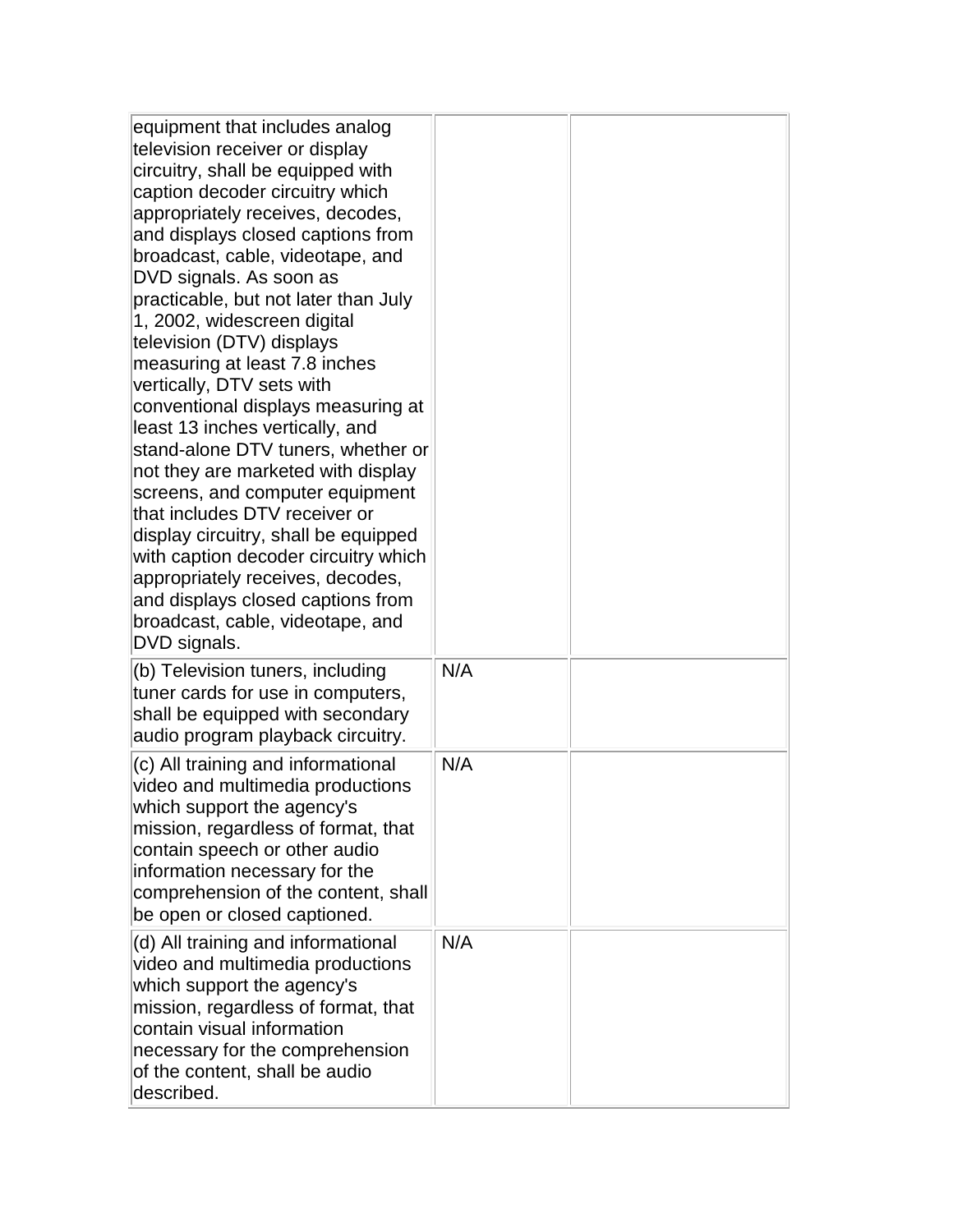| $(e)$ Display or presentation of     | N/A |  |
|--------------------------------------|-----|--|
| alternate text presentation or audio |     |  |
| descriptions shall be user-          |     |  |
| selectable unless permanent.         |     |  |

#### *Section 1194.25 Self-Contained, Closed Products – Detail*

### **VPAT™**

| <b>Criteria</b>                                                                                                                                                                                                                                       | <b>Supporting</b><br><b>Features</b> | <b>Remarks and</b><br>explanations |
|-------------------------------------------------------------------------------------------------------------------------------------------------------------------------------------------------------------------------------------------------------|--------------------------------------|------------------------------------|
| (a) Self contained products shall be<br>usable by people with disabilities<br>without requiring an end-user to<br>attach Assistive Technology to the<br>product. Personal headsets for<br>private listening are not Assistive<br>Technology.          | N/A                                  |                                    |
| (b) When a timed response is<br>required, the user shall be alerted<br>and given sufficient time to indicate<br>more time is required.                                                                                                                | N/A                                  |                                    |
| (c) Where a product utilizes<br>touchscreens or contact-sensitive<br>controls, an input method shall be<br>provided that complies with<br>§1194.23 (k) (1) through (4).                                                                               | N/A                                  |                                    |
| (d) When biometric forms of user<br>identification or control are used, an<br>alternative form of identification or<br>activation, which does not require<br>the user to possess particular<br>biological characteristics, shall also<br>be provided. | N/A                                  |                                    |
| (e) When products provide auditory<br>output, the audio signal shall be<br>provided at a standard signal level<br>through an industry standard<br>connector that will allow for private                                                               | N/A                                  |                                    |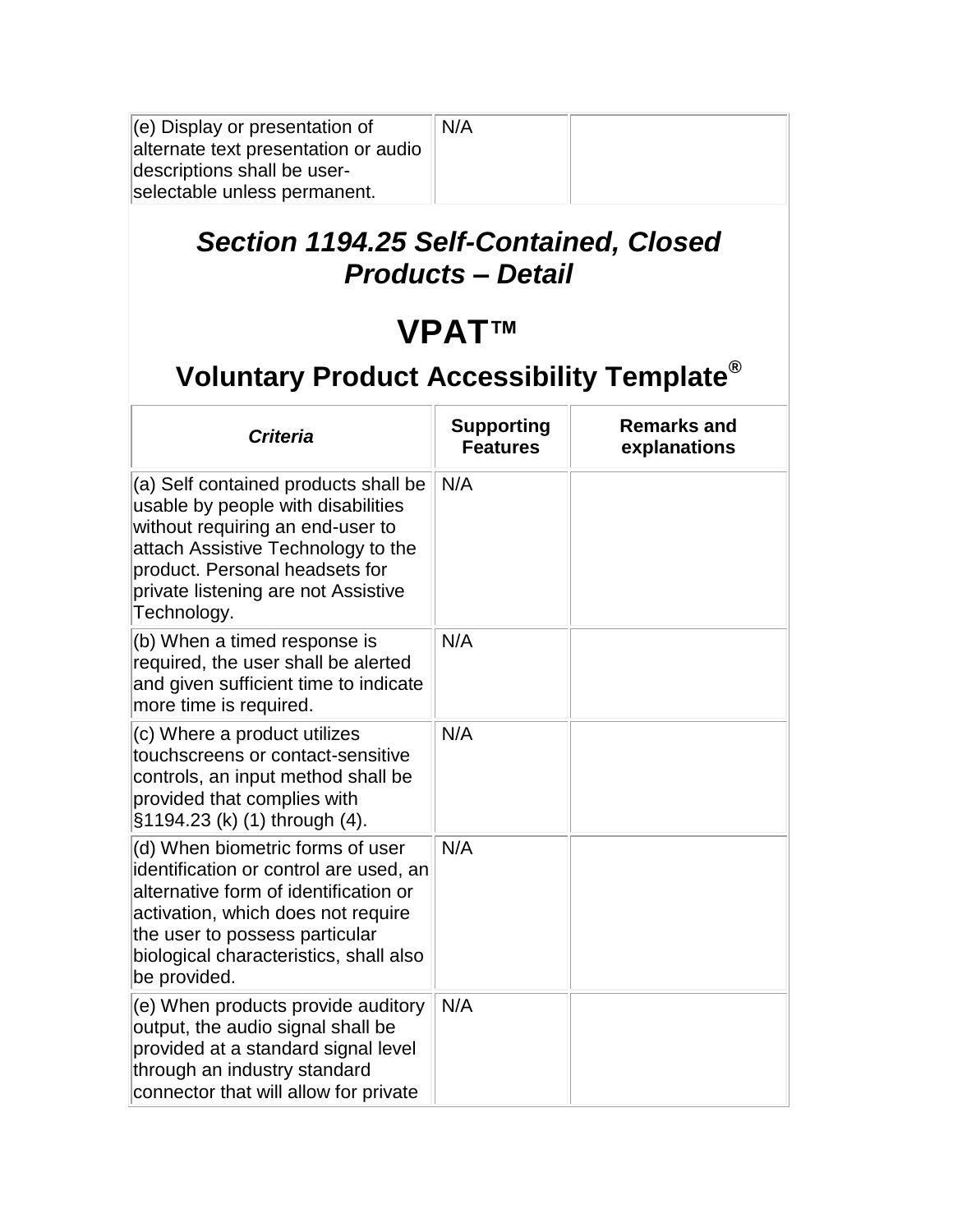| listening. The product must provide<br>the ability to interrupt, pause, and<br>restart the audio at anytime.                                                                                                                                                                                                                                                                                                                                                                                                                        |     |  |
|-------------------------------------------------------------------------------------------------------------------------------------------------------------------------------------------------------------------------------------------------------------------------------------------------------------------------------------------------------------------------------------------------------------------------------------------------------------------------------------------------------------------------------------|-----|--|
| (f) When products deliver voice<br>output in a public area, incremental<br>volume control shall be provided<br>with output amplification up to a<br>level of at least 65 dB. Where the<br>ambient noise level of the<br>environment is above 45 dB, a<br>volume gain of at least 20 dB<br>above the ambient level shall be<br>user selectable. A function shall be<br>provided to automatically reset the<br>volume to the default level after<br>every use.                                                                        | N/A |  |
| (g) Color coding shall not be used<br>as the only means of conveying<br>information, indicating an action,<br>prompting a response, or<br>distinguishing a visual element.                                                                                                                                                                                                                                                                                                                                                          | N/A |  |
| (h) When a product permits a user<br>to adjust color and contrast<br>settings, a range of color selections<br>capable of producing a variety of<br>contrast levels shall be provided.                                                                                                                                                                                                                                                                                                                                               | N/A |  |
| (i) Products shall be designed to<br>avoid causing the screen to flicker<br>with a frequency greater than 2 Hz<br>and lower than 55 Hz.                                                                                                                                                                                                                                                                                                                                                                                             | N/A |  |
| (j) (1) Products which are<br>freestanding, non-portable, and<br>intended to be used in one location<br>and which have operable controls<br>shall comply with the following: The<br>position of any operable control<br>shall be determined with respect to<br>a vertical plane, which is 48 inches<br>in length, centered on the operable<br>control, and at the maximum<br>protrusion of the product within the<br>48 inch length on products which<br>are freestanding, non-portable, and<br>intended to be used in one location | N/A |  |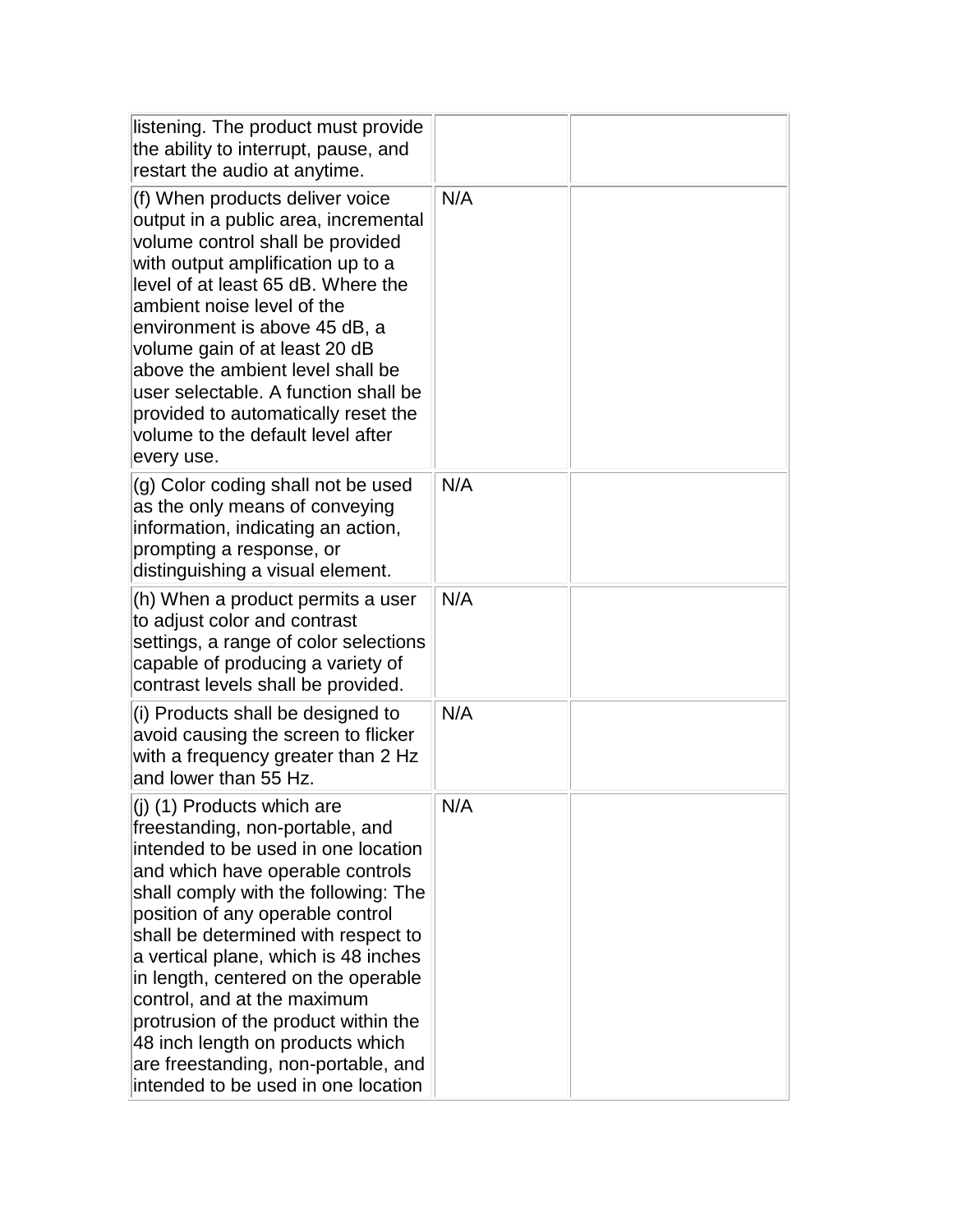| and which have operable controls.                                                                                                                                                                                                                                                                                                                                                      |     |  |
|----------------------------------------------------------------------------------------------------------------------------------------------------------------------------------------------------------------------------------------------------------------------------------------------------------------------------------------------------------------------------------------|-----|--|
| $(i)(2)$ Products which are<br>freestanding, non-portable, and<br>intended to be used in one location<br>and which have operable controls<br>shall comply with the following:<br>Where any operable control is 10<br>inches or less behind the reference<br>plane, the height shall be 54 inches<br>maximum and 15 inches minimum<br>above the floor.                                  | N/A |  |
| $(j)(3)$ Products which are<br>freestanding, non-portable, and<br>intended to be used in one location<br>and which have operable controls<br>shall comply with the following:<br>Where any operable control is more<br>than 10 inches and not more than<br>24 inches behind the reference<br>plane, the height shall be 46 inches<br>maximum and 15 inches minimum<br>above the floor. | N/A |  |
| $(i)(4)$ Products which are<br>freestanding, non-portable, and<br>intended to be used in one location<br>and which have operable controls<br>shall comply with the following:<br>Operable controls shall not be more<br>than 24 inches behind the<br>reference plane.                                                                                                                  | N/A |  |

# *Section 1194.26 Desktop and Portable*

### *Computers – Detail*

# **VPAT™**

| <b>Criteria</b>                                                                  | <b>Supporting</b><br><b>Features</b> | <b>Remarks and</b><br>explanations |
|----------------------------------------------------------------------------------|--------------------------------------|------------------------------------|
| $\parallel$ (a) All mechanically operated<br>controls and keys shall comply with | N/A                                  |                                    |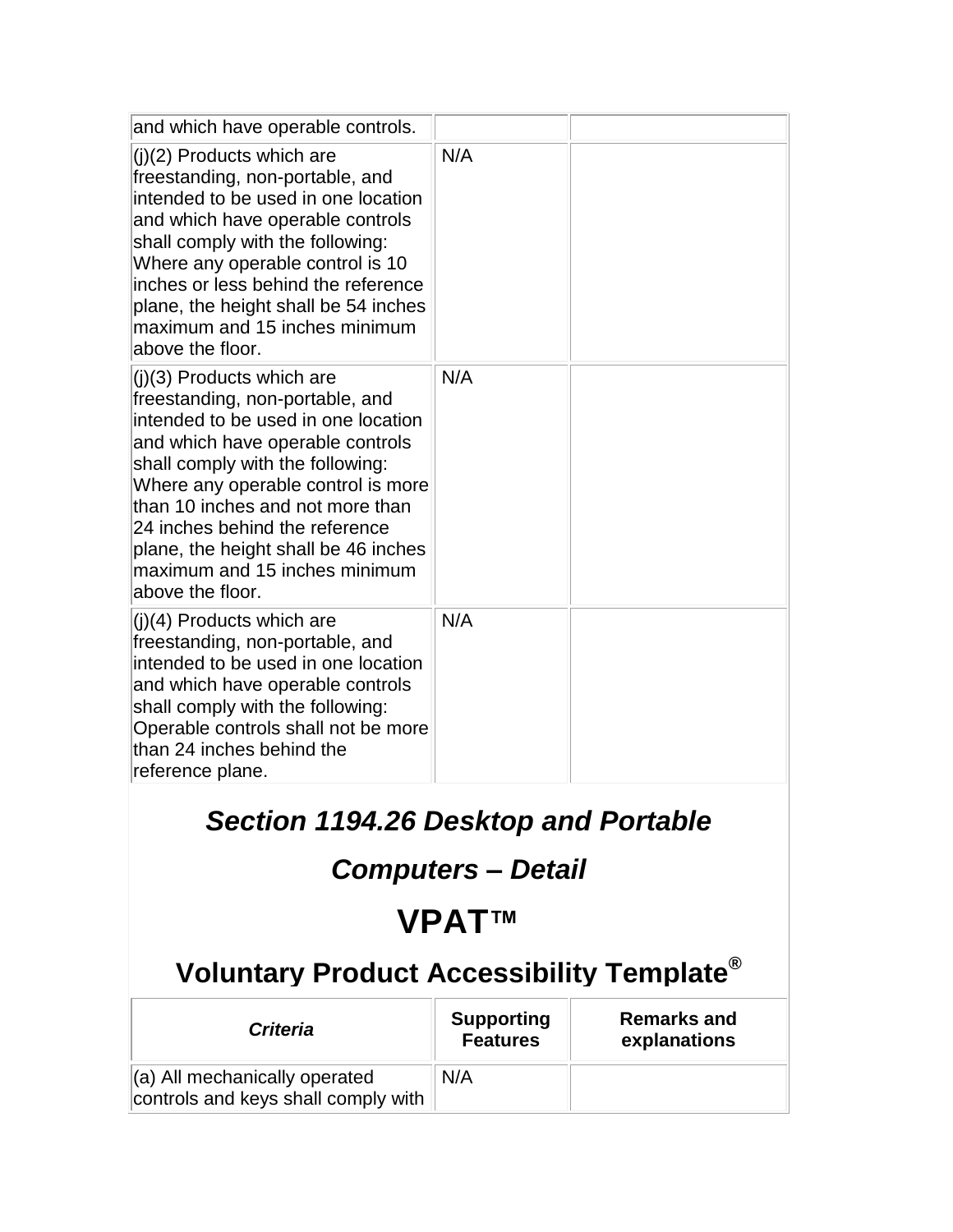| §1194.23 (k) (1) through (4).                                                                                                                                                                                                                           |     |  |
|---------------------------------------------------------------------------------------------------------------------------------------------------------------------------------------------------------------------------------------------------------|-----|--|
| $ $ (b) If a product utilizes<br>touchscreens or touch-operated<br>controls, an input method shall be<br>provided that complies with<br>§1194.23 (k) (1) through (4).                                                                                   | N/A |  |
| $(c)$ When biometric forms of user<br>identification or control are used, an<br>alternative form of identification or<br>activation, which does not require<br>the user to possess particular<br>biological characteristics, shall also<br>be provided. | N/A |  |
| (d) Where provided, at least one of<br>each type of expansion slots, ports<br>and connectors shall comply with<br>publicly available industry<br>standards                                                                                              | N/A |  |

### *Section 1194.31 Functional Performance*

#### *Criteria – Detail*

# **VPAT™**

| <b>Criteria</b>                                                                                                                                                                                                                              | <b>Supporting</b><br><b>Features</b>                                                   | <b>Remarks and</b><br>explanations                                                                                                                                            |
|----------------------------------------------------------------------------------------------------------------------------------------------------------------------------------------------------------------------------------------------|----------------------------------------------------------------------------------------|-------------------------------------------------------------------------------------------------------------------------------------------------------------------------------|
| (a) At least one mode of operation<br>and information retrieval that does<br>not require user vision shall be<br>provided, or support for Assistive<br>Technology used by people who<br>are blind or visually impaired shall<br>be provided. | Supports when<br>combined with<br>compatible<br><b>Assistive</b><br>Technology<br>(AT) | CityEngine software may<br>be used with Assistive<br>Technology, however, 3D<br>scenes are inherently<br>visual / graphical and<br>cannot be adequately<br>represented in AT. |
| (b) At least one mode of operation<br>and information retrieval that does<br>not require visual acuity greater<br>than 20/70 shall be provided in<br>audio and enlarged print output<br>working together or independently,                   | Supports when<br>combined with<br>compatible<br><b>Assistive</b><br>Technology<br>(AT) | CityEngine software may<br>be used with Assistive<br>Technology, however, 3D<br>scenes are inherently<br>visual / graphical and<br>cannot be adequately                       |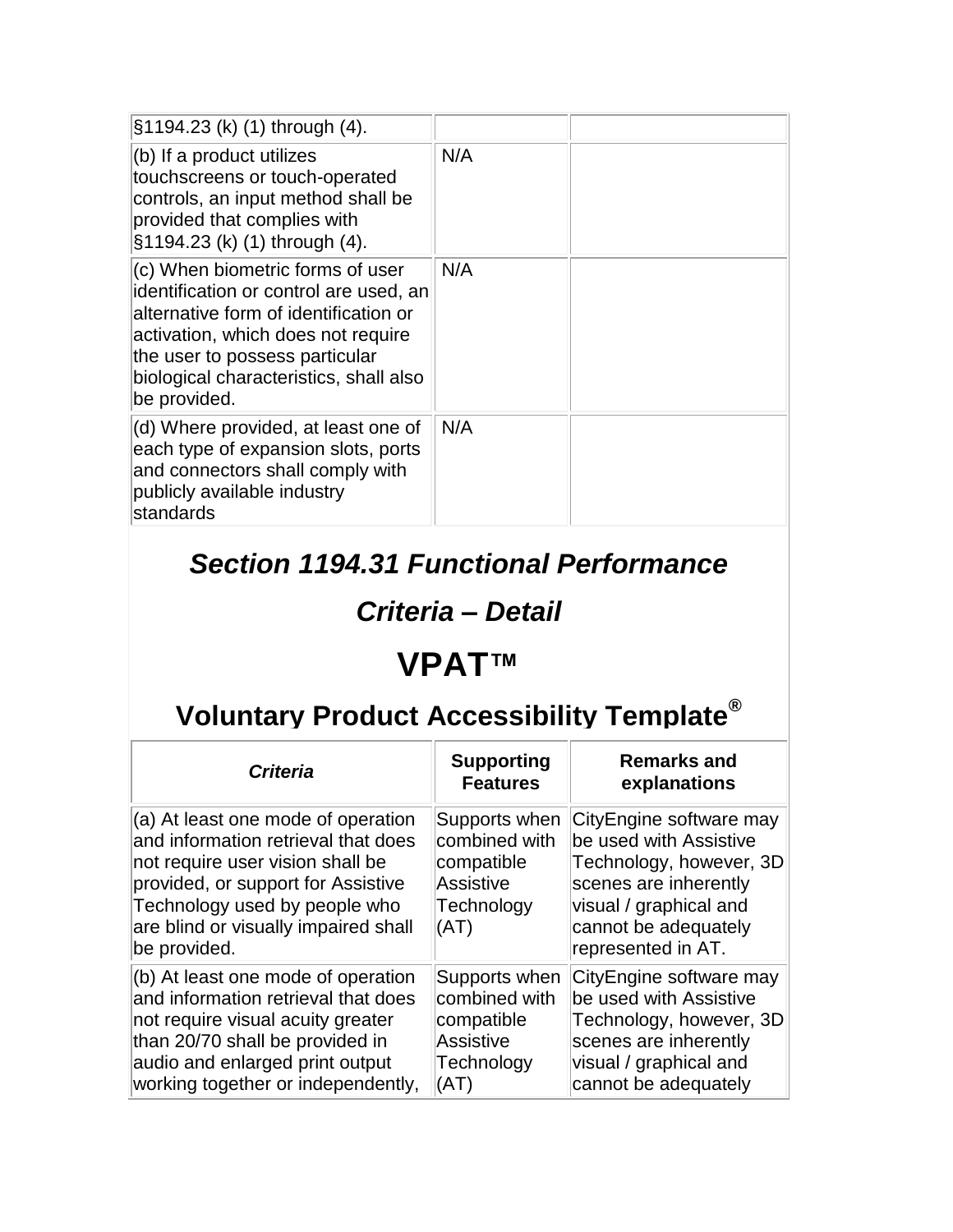| or support for Assistive Technology<br>used by people who are visually<br>impaired shall be provided.                                                                                                                                                        |                 | represented in AT.                                                                                                                                                                                                                  |
|--------------------------------------------------------------------------------------------------------------------------------------------------------------------------------------------------------------------------------------------------------------|-----------------|-------------------------------------------------------------------------------------------------------------------------------------------------------------------------------------------------------------------------------------|
| (c) At least one mode of operation<br>and information retrieval that does<br>not require user hearing shall be<br>provided, or support for Assistive<br>Technology used by people who<br>are deaf or hard of hearing shall be<br>provided                    | <b>Supports</b> | There is no reliance on<br>hearing to operate.                                                                                                                                                                                      |
| (d) Where audio information is<br>important for the use of a product,<br>at least one mode of operation and<br>information retrieval shall be<br>provided in an enhanced auditory<br>fashion, or support for assistive<br>hearing devices shall be provided. | N/A             | There is no reliance on<br>hearing to operate.                                                                                                                                                                                      |
| (e) At least one mode of operation<br>and information retrieval that does<br>not require user speech shall be<br>provided, or support for Assistive<br>Technology used by people with<br>disabilities shall be provided.                                     | <b>Supports</b> | There is no reliance on<br>speech to operate.                                                                                                                                                                                       |
| (f) At least one mode of operation<br>and information retrieval that does<br>not require fine motor control or<br>simultaneous actions and that is<br>operable with limited reach and<br>strength shall be provided.                                         | <b>Supports</b> | Operation and<br>information retrieval is<br>dependent on operating<br>system settings and<br>configurations. The<br>software supports<br>operating systems and<br>configurations designed<br>to assist user with<br>accessibility. |

*Section 1194.41 Information, Documentation* 

# *and Support – Detail*

### **VPAT™**

**Voluntary Product Accessibility Template®**

**Criteria Supporting Remarks and**